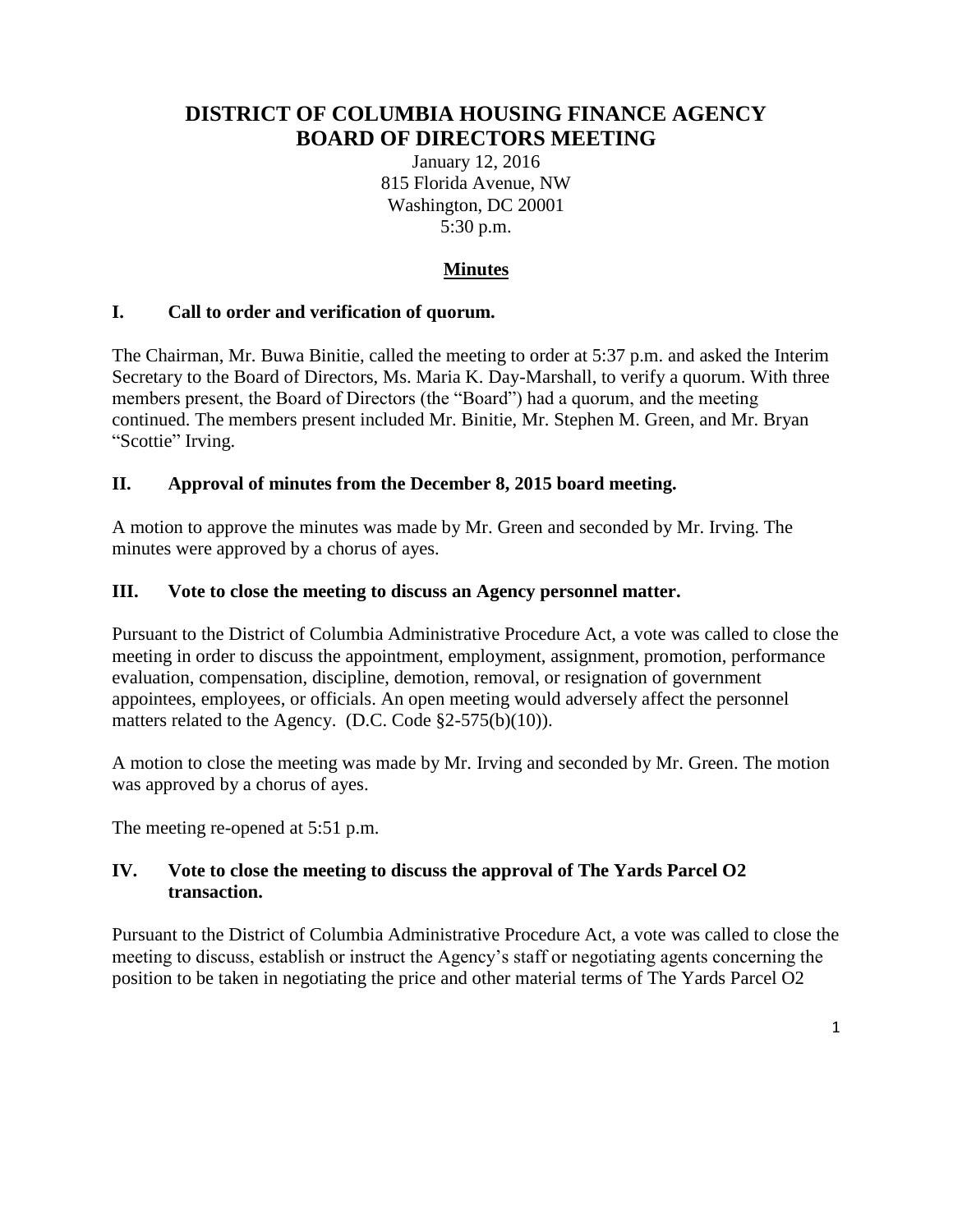transaction. An open meeting would adversely affect the bargaining position or negotiating strategy of the Agency. (D.C. Code §2-575(b)(2)).

A motion to close the meeting was made by Mr. Green and seconded by Mr. Irving. The motion was approved by a chorus of ayes.

The meeting was re-opened at 6:21 p.m.

## **V. Consideration of DCHFA Eligibility Resolution No. 2016-01, for The Yards Parcel O2 (\$66,000,000).**

Ms. Day-Marshall introduced the Resolution and then introduced Anthony Waddell, Director of Public Finance, who presented the transaction to the Board.

The principal developer and sponsor of the project is Forest City Realty Trust. The project is located in the Near Southeast neighborhood of Ward 6 and consists of the acquisition, new construction and equipping financing of a mixed-use development containing a total of one hundred ninety-one (191) multi-family units, and approximately 1600 square feet of retail. It is a 209,000 square foot project to be built on soon-to-be-vacant land currently known as Parcel O-2, in the former Southeast Federal Center, now known as The Yards.

The complex, which will have a seven-story tower and a nine-story tower connected by a grand atrium, will be built to LEED Silver standards, and will feature two levels of underground parking, neighborhood-serving retail on the ground floor, and one hundred ninety-one (191) units of mixed-income housing. Twenty percent (20%) of the units will be affordable to qualified renters at fifty percent (50%) of area median income.

The following people were present at the meeting in support of the project: Deborah Ratner Salzburg, president of Forest City Washington, and a board member of Forest City Realty Trust, David Smith, vice president of Development, and Andre Banks, director of Social Inclusion. Ms. Salzburg and Mr. Smith provided a brief presentation of the project and the Yards neighborhood, including a description of the amenities that will be available at the property.

Mr. Green asked about the differences in the amenities of the market rate units versus the affordable units. Ms. Salzberg replied that although there are some differences in finishes such as appliances, the finishes are all comparable in that they are new and modern in design. She invited any of the Board Members who wish to do so to walk through the mock unit at the site.

Mr. Binitie asked about the developer's marketing strategy for the affordable units. Mr. Smith replied that the developer advertises in The Washington Post, The Washington Informer, The Washington Blade, El Tiempo Latino and various local Ward 8 periodicals. Additionally, the